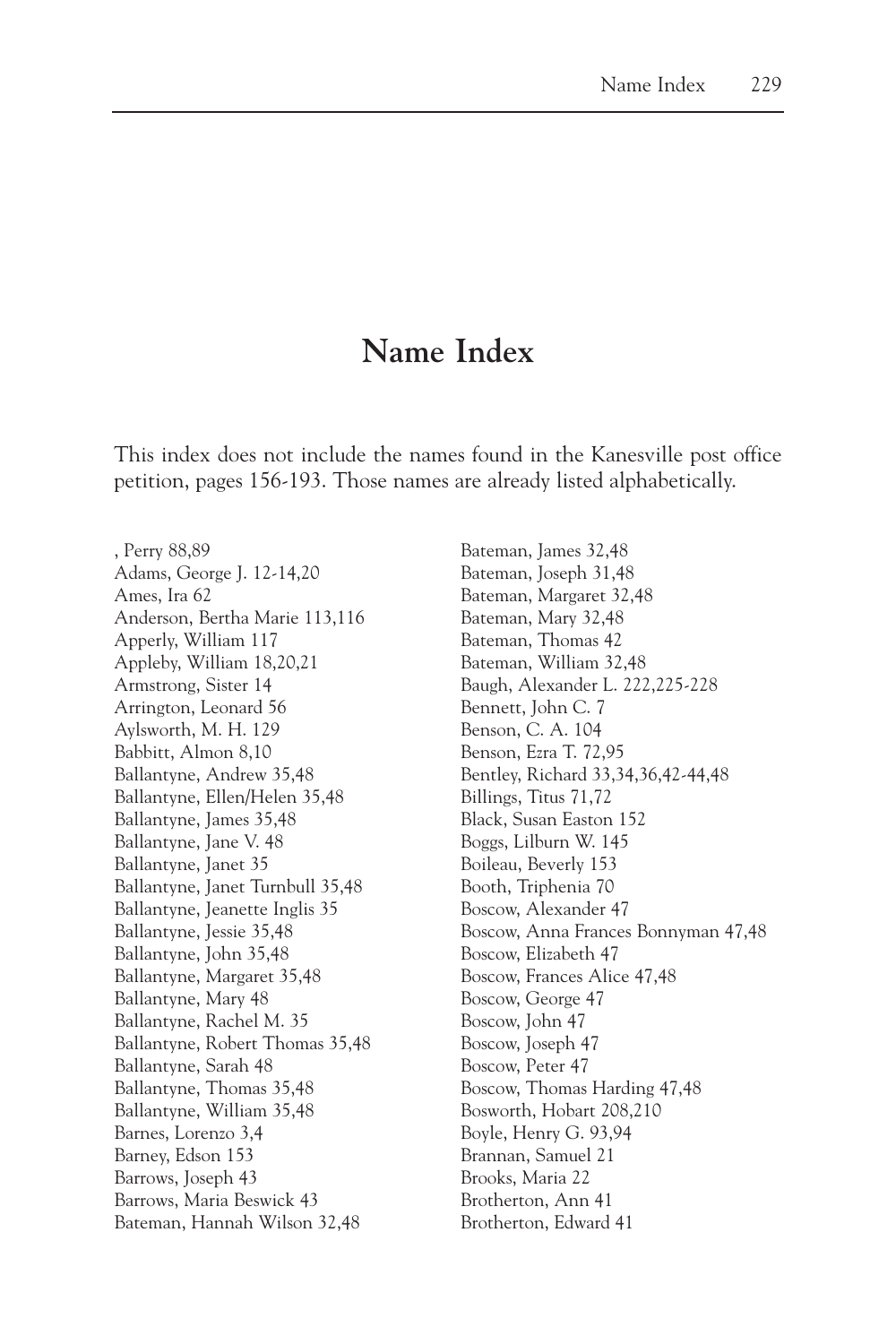Brotherton, Edward 46 Brotherton, Elizabeth 41,48 Brotherton, John 41 Brotherton, Joseph 41,48 Brotherton, Martha 48 Brotherton, Sarah 41,45,48 Brotherton, Theophilus 40,48 Brotherton, Thomas 40,41,45,46,48 Brotherton, William 41 Brown, James 117 Brown, James P. 72 Bump, Augusta 67 Bump, Jacob 64,67 Burney, Peter 22 Burtis, Abraham 15 Burtis, Sarah 15,16 Burton, Robert Taylor 117 Bush, George W. 140 Butler, John L. 153 Cahoon, Reynolds 59,64 Caine, John T. 110 Call, Vasco 69 Cannon, Angus M. 22 Cannon, Brian Q. 203 Cannon, George Q. 93,107 Cannon, John Quayle 118 Card, Charles O. 108 Carter, Jared 59 Carter, John 72 Chapman, Welcome 72 Charlesworth, Alice Barrows 42.43 Charlesworth, James 42,43,48 Charlesworth, Thomas 42,43,48 Clapper, Charlie 76 Clawson, Rudger 204 Corless, Brother 15 Cowdery, Oliver 62 Cronkite, Walter 138,140 Dane, John the 96 Davis, Elisha 3 Davis, J. T. 90 Decker, Brother 43 DeMill, Freeborn 72 DeMill, Oliver 76 Derby, Erastus H. 12 Dyer, Samuel 30 Ellsworth, George 7

Erekson, Keith A. 53 Evans, David 70 Evans, Florence 130 Evans, John 130 Evans, Richard L. 127,129-137 Everett, Elijah 72 Farr, Lorin 117 Fielding, Amos 29,30,35,37,40 Fielding, Joseph 34,37,40,42,44-46,48 Fleming, Stephen J. 3-28 Fox, Jessie W. 95 Franklin, Benjamin 149 Gibson, Jacob 18-20 Gibson, Walter 196 Glade, Earl J. 128 Godfrey, Kenneth W. 87-126 Gowans, C. A. 117 Granger, Oliver 65 Grant, Heber J. 128,132,133 Grant, Jedediah 16-21,72 Greene, Evan M. 150,151 Grinnells, Hannah 198 Groesbeck, Nicholas 94 Hale, Aroet Lucius 62 Hardy, Governor 96 Hardy, Leonard Wilford 117,118 Harris, Martha Ann Smith 195-202 Harris, William Jasper 198 Harrison, Samuel 22,23 Harte, Betty 208,210 Haskins, Nathan 66 Hawkins, Brother 93 Hearst, William Randolph 135 Hess, Peter Jr. 7,11-13,20 Higgins, Nelson 72 Hill, James 36 Hill, Mary Yarwood 36,49 Hill, William John 36,39,42,49 Hinckley, Gordon B. 137,139,223 Hinkle, George 22 Holzapfel, Richard Neitzel 195 Hook, Aaron 20 Hooper, William D. 107 Hunter, Edward 97,117 Huntington, Dimick B. 72 Hyde, Orson 8,9,34,70,71 Jackson, Capt. D. 30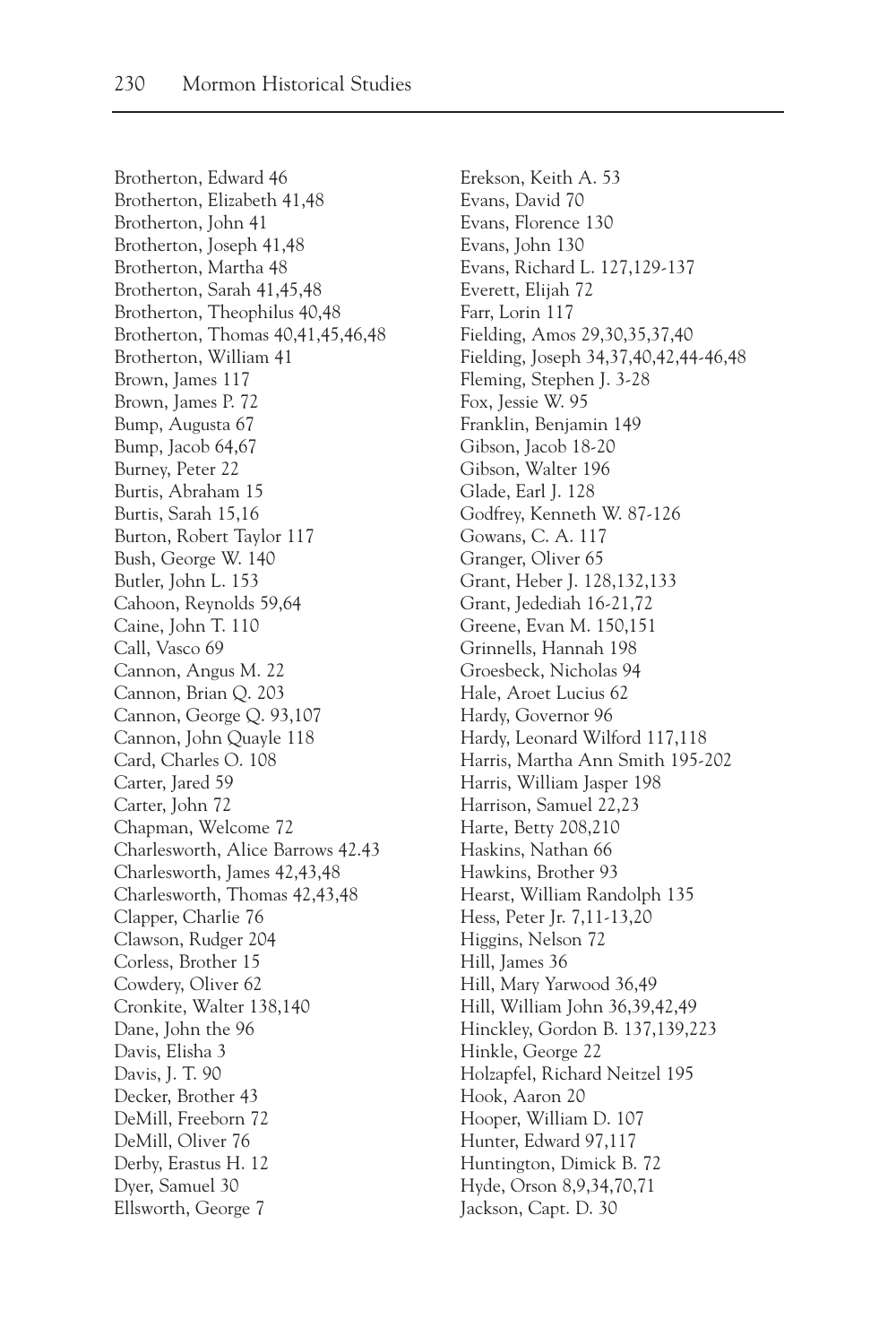James, William 90 Jensen, Alan 137 Jessop, Craig 138 Johnson, Benjamin 60 Johnson, Lyman 66 Johnson, Susan 70 Jones, Dan 71,72 Kimball, Alice Ann 198 Kimball, Heber C. 36,71,198 Kimball, J. Golden 132 Kimball, Ted 128,129 Kinard, J. Spencer 137,139 King, Carole Call 195,196 Lamb, Abel 66 Lambson, Edna 198 Lambson, Julina 198 Law, William 69 Law, Wilson 69 Lawson, John 72 Lee, Dr. 15 Lee, Harold B. 137 Lemaster, Nancy 70,71,76 Little, Jesse 21 Littlewood, Elizabeth Tyrane 38,39,49 Littlewood, John 38 Littlewood, Joseph Martin 39 Littlewood, Martin 38,39,49 Littlewood, Mary 38 Littlewood, Sarah Elizabeth Muir 38,49 Lowery, John 75 Lund, Anthony 128 Lutz, Albert 11 Lyman, Francis M. 120 Lyne, Thomas A. 110 Macdonald, William 67,68 Manscill, Craig K. 53-86 Markham, Stephan 70 Martineau, Lyman Royce 113 Maughan, Peter 95,98,108 McCullough, David 90 McIlwrick, John 45,46,49 McIlwrick, Mary Brotherton 45,46,49 McKay, David O. 134 McKee, Hiram 56 McLane, Elder 18 McLellin, William E. 63 Mecham, Ephraim 153

Miller, Brother 6 Miller, Eleazer 57 Miller, George 46 Miller, Joaquin 208 Miller, O. W. 120 Millet, Alma 76,77 Millet, Artemus 53-86 Millet, Artemus Jr. 76 Millet, Catherine Dryden 54 Millet, Colista 55,58 Millet, Ebenezer 54 Millet, Emily 55,58,67,68 Millet, George Jefferson 58,69 Millet, Hiram Grannis 58,77 Millet, Joseph 65,67,76 Millet, Joseph Jr. 77,78 Millet, Liberty 71 Millet, Maria 55,58 Millet, Nelson 55,58,67,68 Millet, Ruth Grannis 55,58 Millet, Susannah Peters 58,67 Millet, William 67 Miner, A. 104 Mitchell, Eliza Josephine 40,49 Mitchell, Eliza Ridsdale 40,49 Mitchell, William Cooke Sr. 39,40,49 Mitchell, William Cooke Jr. 40,49 Montgomery, Larry 224 Morley, Isaac 71 Munk, Christian I. 74 Munk, Elizabeth Crawford 71 Nelson, Nels 97 Newell, Lloyd D.53,127-142 Newton, J. H. 15 Nibley, Charles W. 120 Nicholson, Eliza 10,13,14 Nicholson, James B. 8,10 Oaks, Almira Prichard 68-70 Olmstead, Jacob W. 203-221 Olsen, Ole 205 Packard, Noah 69 Page, John E. 5,8-10,20 Paley, William 128 Parrish, Warren 66 Pectol, George 72 Penrose, Charles W. 104,107 Peters, Jamima 58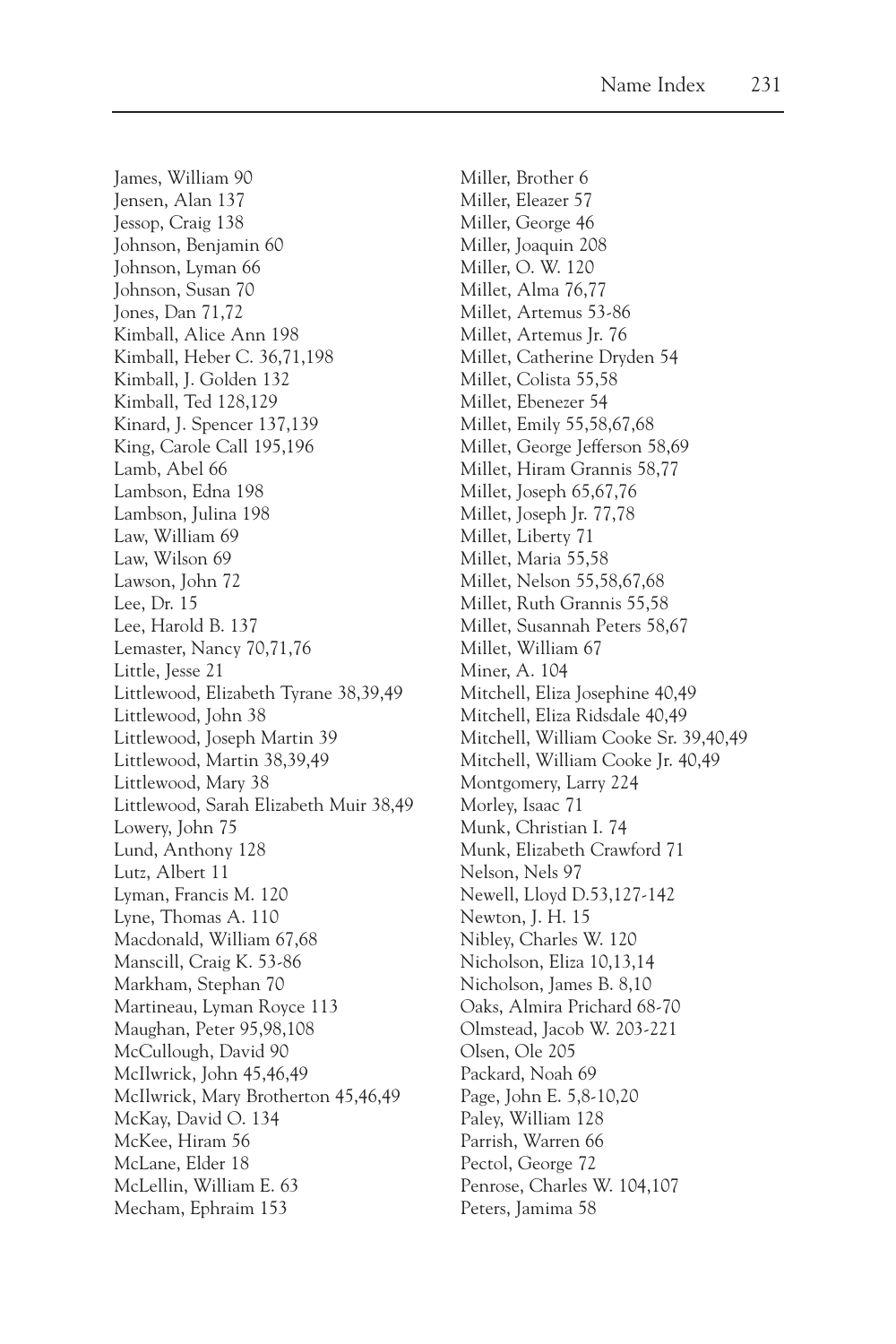Peters, Joseph 58 Petty, George 76 Phelps, William W. 78 Pixton, Charlotte 32 Pixton, Elizabeth Cooper 32,33 Pixton, George 32,33 Pixton, Paul B. 29-52 Pixton, Robert 31,33,36,42,44,49 Powers, John M. 22 Pratt, Abish 41 Pratt, Orson 102,105,111 Pratt, Parley P. 20,30,31,35-37,40,41,44, 46,66,197 Pratt, Steve 224 Preston, Alfred 113 Preston, Allie 98,107,115-117 Preston, Annice 88 Preston, Christopher 88 Preston, Harriet Thatcher 88,91-108, 110-116,119-121 Preston, Lee 113 Preston, Martha Clayton 88,107 Preston, Mary 113,118 Preston, Nephi 113 Preston, Samuel 113 Preston, Stephen 113 Preston, William Bowker 87-126 Preston, William Bowker Jr. 107,113, 115-117 Price, Charles 49 Price, Deborah Ann 34 Price, Elizabeth 34,49 Price, Emma 34,47,49 Price, Hannah 34 Price, Jesse 8 Price, Lavinia 34,49 Price, Mary Ann Sr. 34,47,49 Price, Mary Ann Jr. 34,35,49 Price, William 34 Price, William Jr. 34,49 Probert, Josh E. 53-86 Psilander, Vlademar 205,210 Pyper, Katherine Dallinger 113 Rankin, McKee 208 Redfield, Harlow 66 Rich, Ben E. 204 Richards, Franklin D. 93,103,105,113,

116,120,145 Richards, Sarah Ellen 198 Richards, Willard 43 Rigdon, Sidney 18-22,59,62,64 Robison, Elwin 60,67 Rogers, Isaac 66 Sanders, John 33,34,37,39,43,44,47,49 Sanders, Margaret Bentley 33,34,49 Schwartz, Mary Taylor 198 Scott, Andrew Hunter 19 Sharp, Sarah Palmer 22 Shelton, Dick 89,103 Shoemaker, Jezreel 72 Smith, Alexander 196 Smith, David 196 Smith, Emma 196 Smith, George A. 8 Smith, Hyrum 6,8,11-15,17,21,41,59, 69,197 Smith, Jerusha Barden 198 Smith, John 71,96,198 Smith, Joseph F. 87,117,120,195-202 Smith, Joseph Jr. 3,6,7,9,11,13-15,17, 20-22,43,53,54,57,59,60,62-65,69,95, 144,196,197 Smith, Joseph Sr. 144 Smith, Levira 198 Smith, Mary Fielding 197 Smith, Samuel H. 198 Smith, Walter 19 Smith, William B. 15-18,20,22 Smoot, Abraham Owen 143-147,199 Smoot, Emily Harris 199 Smoot, L. Douglas 143-147 Smoot, Reed 203 Smoot, Wendell 139 Snow, Erastus 4,7,76 Snow, Gardiner 72 Snow, Lorenzo 109,198 Spry, William 203,204 Staker, Mark Lyman 223,224 Stevens, Hyrum 76 Stout, Anna 76 Strang, James 20,21 Stratton, Joseph 17 Syfritt, Jacob 8,10,22 Talmage, James E. 132